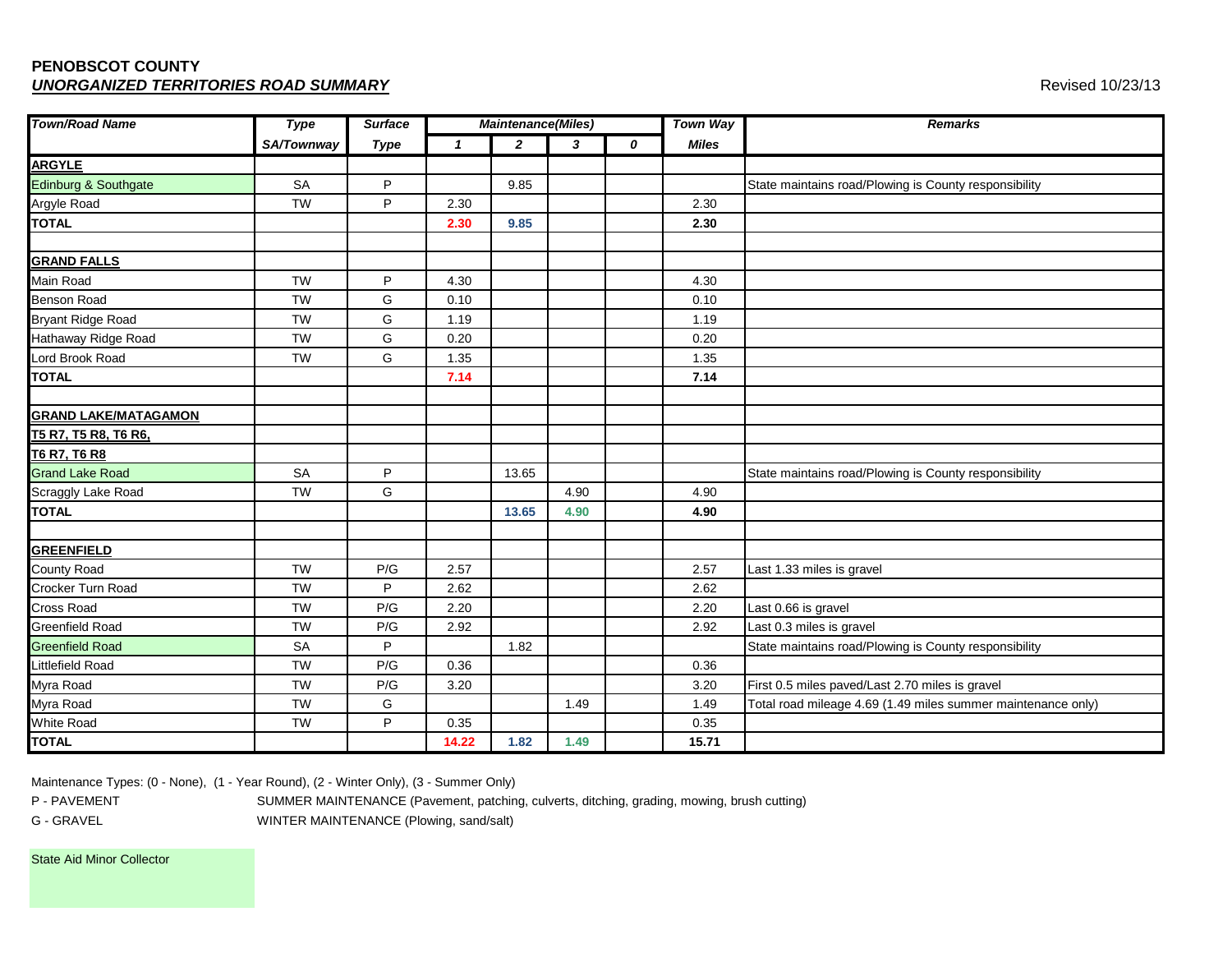| <b>Town/Road Name</b>  | <b>Type</b> | <b>Surface</b> | <b>Maintenance(Miles)</b> |                |                         |      | <b>Town Way</b> | <b>Remarks</b>                                        |
|------------------------|-------------|----------------|---------------------------|----------------|-------------------------|------|-----------------|-------------------------------------------------------|
|                        | SA/Townway  | <b>Type</b>    | $\mathbf{1}$              | $\overline{2}$ | $\overline{\mathbf{3}}$ | 0    | <b>Miles</b>    |                                                       |
| <b>GRINDSTONE</b>      |             |                |                           |                |                         |      |                 |                                                       |
| Fraser Road            | <b>TW</b>   | G              | 0.30                      |                |                         |      | 0.30            |                                                       |
| <b>Grindstone Road</b> | <b>SA</b>   | $\mathsf{P}$   |                           | 7.08           |                         |      |                 | State maintains road/Plowing is County responsibility |
| <b>TOTAL</b>           |             |                | 0.3                       | 7.08           |                         |      | 0.30            |                                                       |
|                        |             |                |                           |                |                         |      |                 |                                                       |
| <b>HERSEYTOWN</b>      |             |                |                           |                |                         |      |                 |                                                       |
| Casey Road             | <b>SA</b>   | P              |                           |                |                         | 0.19 |                 | State maintains road winter and summer                |
| Gantnier Road          | <b>TW</b>   | G              | 0.96                      |                |                         |      | 0.96            |                                                       |
| Lawler Road            | <b>TW</b>   | G              | 0.48                      |                |                         |      | 0.48            | Shared responsibility with Aroostook County           |
| <b>Grindstone Road</b> | <b>SA</b>   | P              |                           | 6.54           |                         |      |                 | State maintains road/Plowing is County responsibility |
| <b>TOTAL</b>           |             |                | 1.44                      | 6.54           |                         | 0.19 | 1.44            |                                                       |
|                        |             |                |                           |                |                         |      |                 |                                                       |
| <u>IP3</u>             |             |                |                           |                |                         |      |                 |                                                       |
| Millinocket Lake Road  | <b>SA</b>   | P              |                           | 3.74           |                         |      |                 | State maintains road/Plowing is County responsibility |
| Norcross Road          | <b>TW</b>   | P              | 0.35                      |                |                         |      | 0.35            | State plows (mutual agreement)                        |
| <b>TOTAL</b>           |             |                | 0.35                      | 3.74           |                         |      | 0.35            |                                                       |
|                        |             |                |                           |                |                         |      |                 |                                                       |
| <b>KINGMAN</b>         |             |                |                           |                |                         |      |                 |                                                       |
| <b>Cross Street</b>    | <b>TW</b>   | P              | 0.20                      |                |                         |      | 0.2             |                                                       |
| Kingman Road           | SA          | P              |                           | 7.63           |                         |      |                 | State maintains road/Plowing is County responsibility |
| Lancaster Road         | TW          | G              | 0.83                      |                |                         |      | 0.83            |                                                       |
| Mill Street            | <b>TW</b>   | P              | 0.46                      |                |                         |      | 0.46            |                                                       |
| Park Street            | <b>TW</b>   | P              | 0.33                      |                |                         |      | 0.33            |                                                       |
| <b>Stanley Street</b>  | <b>TW</b>   | P              | 0.07                      |                |                         |      | 0.07            |                                                       |
| <b>Station Lane</b>    | <b>TW</b>   | P              | 0.10                      |                |                         |      | 0.1             |                                                       |
| <b>TOTAL</b>           |             |                | 1.99                      | 7.63           |                         |      | 1.99            |                                                       |
|                        |             |                |                           |                |                         |      |                 |                                                       |
| LONG A                 |             |                |                           |                |                         |      |                 |                                                       |
| West Seboeis Road      | <b>TW</b>   | P              | 0.57                      |                |                         |      | 0.57            | State plows (mutual agreement)                        |
|                        |             |                | 0.57                      |                |                         |      | 0.57            |                                                       |
| <b>MATTAMISCONTIS</b>  |             |                |                           |                |                         |      |                 |                                                       |
| Mattamiscontis Road    | <b>TW</b>   | P/G            | 5.46                      |                |                         |      | 5.46            | From Howland TL 3.3 miles is gravel                   |
| Seboeis Road           | <b>SA</b>   | P              |                           | 0.65           |                         |      |                 | State maintains road/Plowing is County responsibility |
|                        |             |                | 5.46                      | 0.65           |                         |      | 5.46            |                                                       |